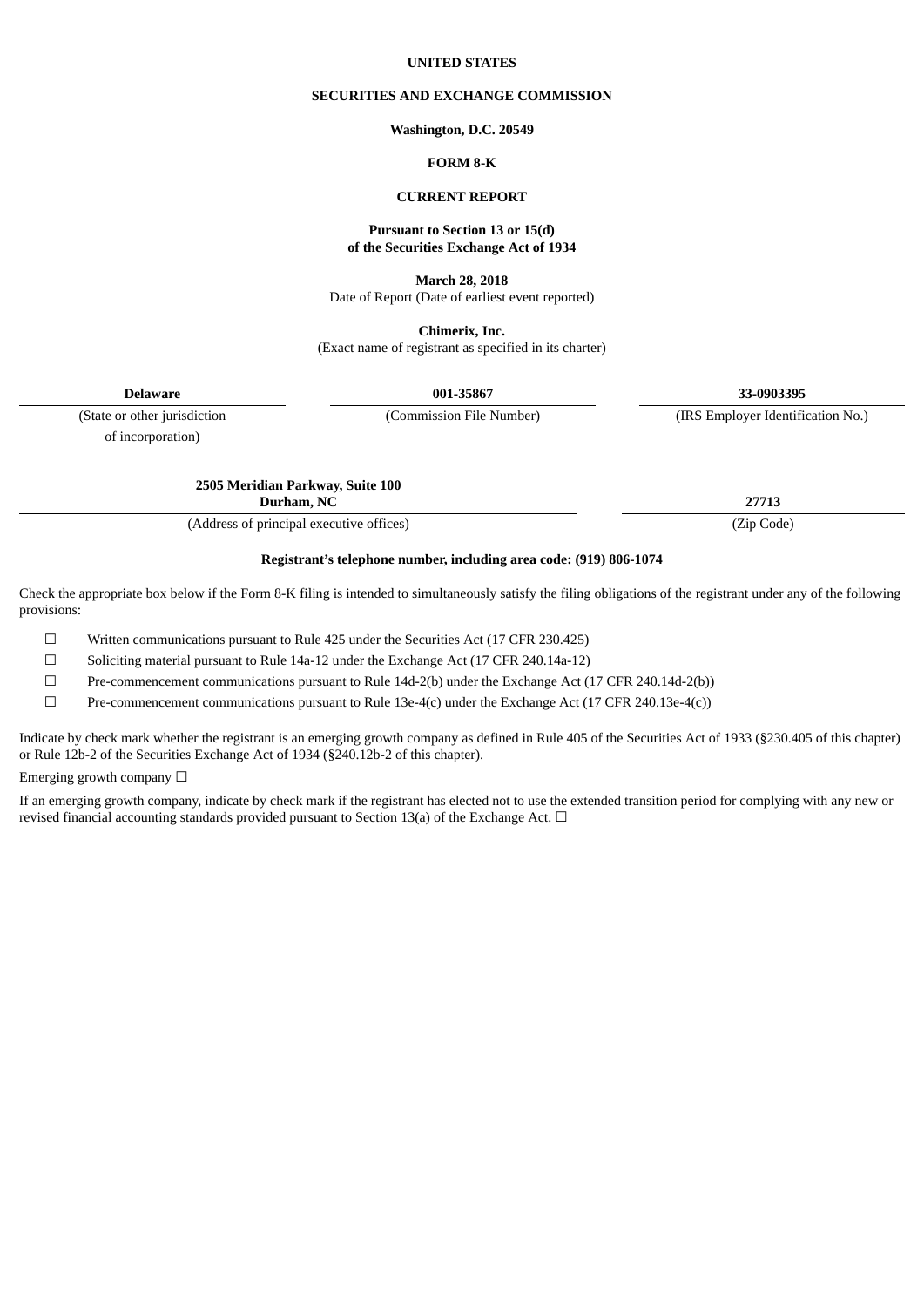### Item 5.02 Departure of Directors or Certain Officers; Election of Directors; Appointment of Certain Officers; Compensatory Arrangements **of Certain Officers.**

(b) On March 28, 2018, John Leonard, M.D. and James Niedel, M.D., Ph.D. each notified Chimerix, Inc. (the "*Company*") of his decision not to stand for re-election as a member of the Company's Board of Directors (the "*Board*") when his term as a Class II director expires at the Company's 2018 Annual Meeting of Stockholders (the "*2018 Annual Meeting*"). Additionally, on March 28, 2018, Ernest Mario, Ph.D. notified the Company of his resignation as a member and Chairman of the Board, effective as of the date of the 2018 Annual Meeting.

(d) On March 28, 2018, the Board appointed Robert J. Meyer, M.D., Edward F. Greissing Jr. and Fred A. Middleton (collectively, the "*Director Appointees*"), to serve as a Class I, Class II and Class III director of the Company, respectively, effective immediately.

Additionally, on March 28, 2018, the Board took the following actions, effective as of the 2018 Annual Meeting:

- appointed Martha J. Demski as Chair of the Board, to succeed Dr. Mario in that role;
- reconstituted the Audit Committee of the Board to consist of Mr. Middleton (Chair), Catherine Gilliss, Ph.D., RN, FAAN, and Ronald C. Renaud, Jr.;
- reconstituted the Compensation Committee of the Board to consist of Patrick Machado (Chair), James M. Daly, and Dr. Meyer; and
- reconstituted the Nominating and Corporate Governance Committee of the Board to consist of Mr. Greissing (Chair) and Dr. Gilliss.

In accordance with the Company's non-employee director compensation policy, upon their appointment as directors, each Director Appointee was granted a nonqualified stock option to purchase 42,000 shares of the Company's common stock at an exercise price equal to \$5.25 per share, the closing price of the Company's common stock on the date of grant, and which will vest and become exercisable over a four year period following the date of grant. Additionally, each Director Appointee will be entitled to receive a \$35,000 annual retainer for their service as a director. At each annual stockholder meeting following which any Director Appointee's term as a director continues, such Director Appointee will be entitled to receive a nonqualified stock option to purchase 21,000 shares of the Company's common stock, which will vest and become exercisable over a one year period following the date of grant. Each Director Appointee will also enter into the Company's standard form of indemnification agreement. The Company is not aware of any transaction involving any Director Appointee requiring disclosure under Item 404(a) of Regulation S-K.

Additional information about each Director Appointee can be found in the press release issued by the Company on March 29, 2018, a copy of which is attached hereto as Exhibit 99.1.

#### **Item 9.01 Financial Statements and Exhibits.**

(d) Exhibits

| Exhibit No. | Description                                           |
|-------------|-------------------------------------------------------|
| 99.1        | Press Release of Chimerix, Inc. dated March 29, 2018. |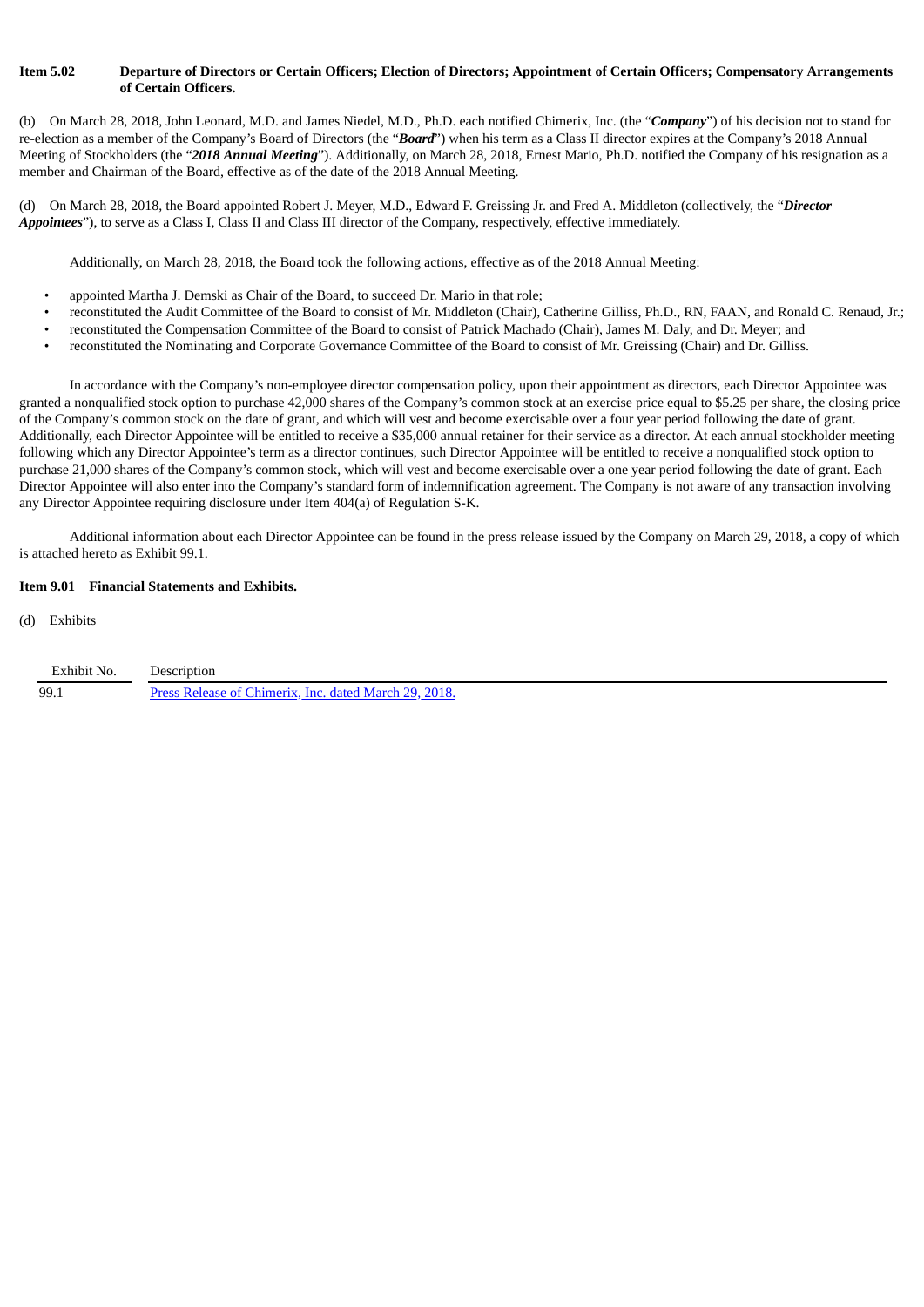## **SIGNATURES**

Pursuant to the requirements of the Securities Exchange Act of 1934, the Registrant has duly caused this report to be signed on its behalf by the undersigned hereunto duly authorized.

# **Chimerix, Inc.**

Dated: March 30, 2018

By: /s/ Timothy W. Trost

Timothy W. Trost Senior Vice President, Chief Financial Officer and Corporate Secretary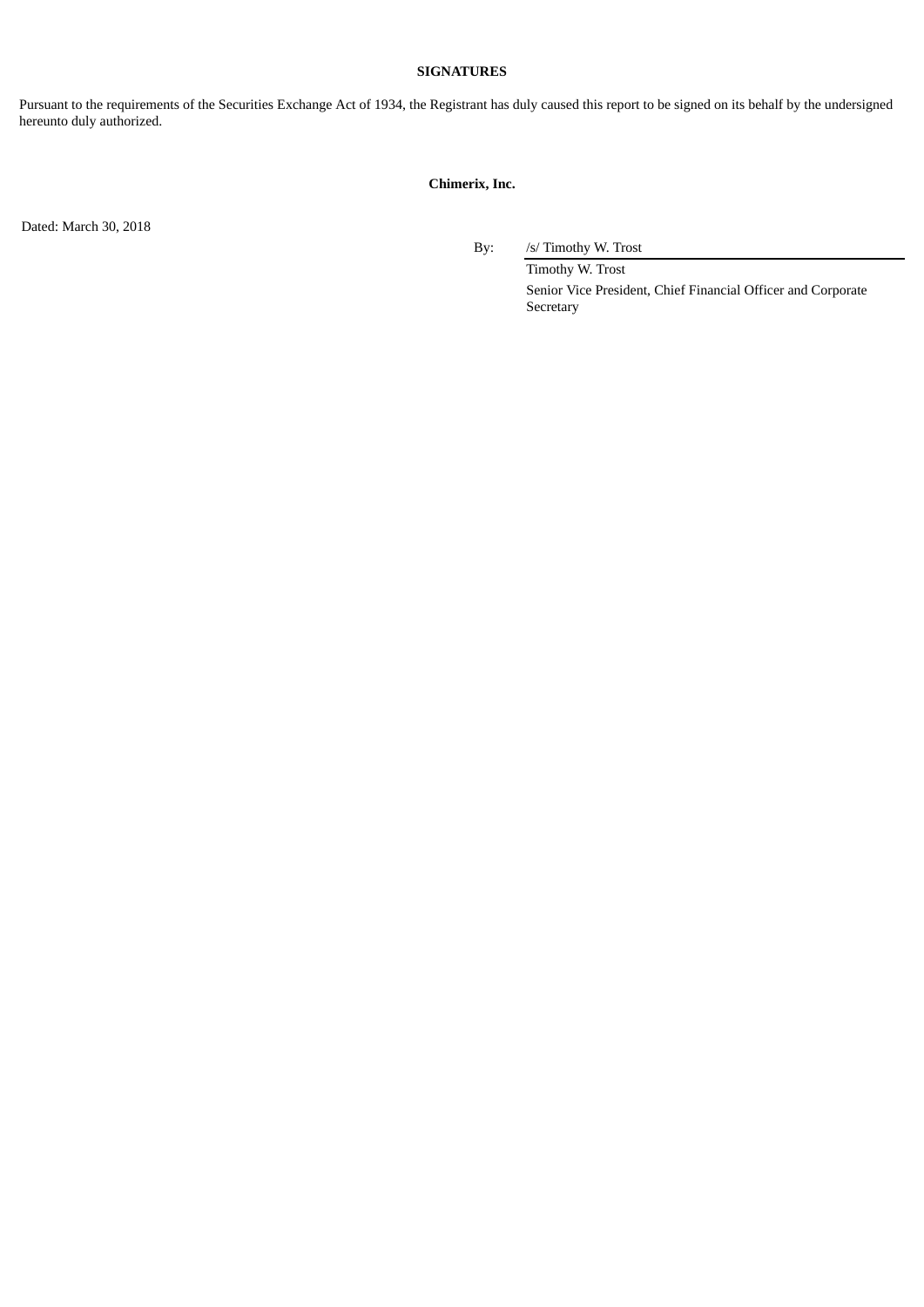<span id="page-3-0"></span>

# **Chimerix Announces Martha J. Demski as Board Chair; Appoints New Members to Board of Directors**

DURHAM, N.C., March 29, 2018 -- Chimerix (NASDAQ:CMRX), a biopharmaceutical company developing novel antivirals to address unmet medical needs, today announced the appointment of Martha J. Demski as Chair of the Board of Directors. Martha will succeed Ernest Mario, PhD, who is retiring as of the Chimerix 2018 Annual Meeting of Stockholders in June.

Edward F. Greissing, Jr., Robert J. Meyer, MD and Fred A. Middleton have joined the Company's Board of Directors as of March 28, 2018. Directors John M. Leonard, MD and James Niedel, MD, PhD, will step down from the Board in June.

Following the Company's Annual Meeting of Stockholders in June, Mr. Greissing will serve on and chair the Nominating and Governance Committee, Dr. Meyer will serve on the Compensation Committee, and Mr. Middleton will serve on and chair the Audit **Committee.** 

"As our longest-serving independent Director, and Chair of the Audit Committee from our private equity financings through our IPO in 2013 and the critical last two years of restructuring the company, Martha brings a unique perspective to her new role as Board Chair," said M. Michelle Berrey, MD, MPH, President and Chief Executive Officer of Chimerix. "On behalf of the management and my fellow Directors, I would like to thank John and Jim for their significant contributions, and to extend my personal gratitude to Ernie for his leadership as our Chairman through this significant period in Chimerix's growth. Ernie leaves us well-positioned for next steps as we complete our brincidofovir registrational programs and prepare for commercialization."

"Chimerix has successfully progressed brincidofovir to clinical trials that truly have the potential to change the outcomes for patients with life-threatening illnesses. I am confident in the Chimerix team and proud to be working with them and the Board during this pivotal time in the company's history," said Ms. Demski. "The new board members have combined experience in public health, regulatory affairs and corporate strategy that will be invaluable as the Company advances its clinical development programs."

Mr. Greissing has served as the Executive Director of the Lynda and Stewart Resnick Center for Public Health at the Milken Institute since 2016. Prior to joining the Milken Institute, he served as Senior Vice President, North America Corporate Affairs at Sanofi U.S. for 10 years, where he was responsible for corporate affairs functions and programming for chronic disease prevention and wellness, health innovation, and health and economic policy. In 2003, Mr. Greissing founded Red Line Associates, a consulting firm focused on business, product and political strategy, and educational efforts for healthcare, finance and food services clients. Mr. Greissing began his pharmaceutical career at The Upjohn Company, which merged with Pharmacia Corporation (and then later was acquired by Pfizer). Throughout his career, Mr. Greissing supported multiple product approvals, launches and reimbursement efforts. Prior to joining the pharmaceutical industry, Mr. Greissing served as a Professional Staff Member and Research Assistant for the U.S. Senate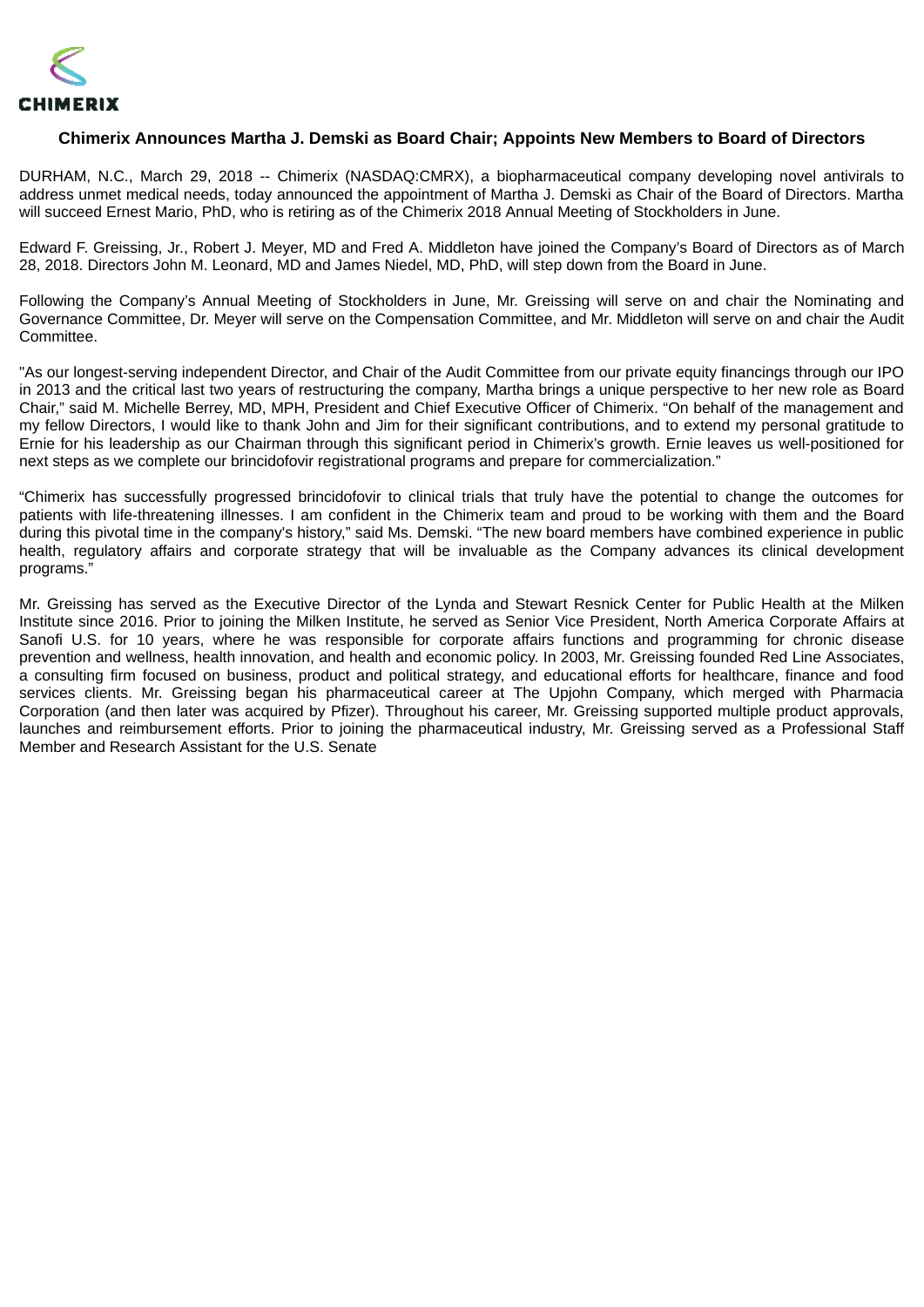Intelligence Committee. Mr. Greissing currently serves on the Board of Directors of the Children's Inn at NIH.

Dr. Meyer has been a Principle of Drug and Biological Products at Greenleaf Health, a boutique FDA strategic advising company since January 2018. He is also an Associate Professor of Public Health Sciences at the University of Virginia, where he was formerly the Director of the Virginia Center for Translational and Regulatory Sciences from 2013-2017. He is a Medical Science Trustee for the United States Pharmacopeia Board (a voluntary position on this non-profit organization) and has served as a Director of Cardiome Pharma, a Vancouver BC pharmaceutical since August 2015. Prior to joining the faculty at UVA, Dr. Meyer was Vice President and Head, Global Regulatory Strategy, Policy and Safety at Merck Research Laboratories (MRL), joining Merck in October 2007. Prior to Merck, Dr. Meyer worked for the U.S. Food and Drug Administration (FDA) from 1994-2007. In his last 5 years at the FDA, Dr. Meyer was the Director for the Office of Drug Evaluation II (ODEII) within Center for Drug Evaluation and Research (CDER), with responsibilities for pulmonary and allergy, metabolic and endocrine, and analgesics, anesthetics and rheumatologic drug products.

Mr. Middleton currently serves as a Managing Director of Sanderling Ventures, where he has worked for 30 years as an investor, management team member and director in over 20 new biomedical ventures built in Sanderling's venture investment portfolios since 1988. During his time at Sanderling, Mr. Middleton served as Vice Chairman and Chief Business Officer of Altor Biosciences, where he helped raise over \$100M for clinical trials development and its subsequent acquisition by NantCell, Inc. Mr. Middleton was a first round investor in Regeneron Pharmaceuticals and served as a board member and as the company's CFO during its initial public offering in 1990. Earlier in his career, Mr. Middleton served as the third original member of the Genentech management team as its Chief Financial Officer. Mr. Middleton currently serves on the Board of Directors of Endocyte (ECYT), Stereotaxis (STXS), Viacyte, Inc., Lineagen, Inc. and TheraVida, Inc.

# **About Chimerix**

Chimerix is a biopharmaceutical company dedicated to discovering, developing and commercializing medicines that improve outcomes for immunocompromised patients. Chimerix's proprietary lipid conjugate technology and compound library have produced brincidofovir (BCV, CMX001); CMX157, which was licensed to ContraVir Pharmaceuticals; and a new clinical candidate, CMX521, the first clinical stage direct-acting antiviral for the treatment and prevention of norovirus. For further information, please visit Chimerix's website, www.chimerix.com.

# **Forward-Looking Statements**

This press release includes forward-looking statements within the meaning of the Private Securities Litigation Reform Act of 1995 that are subject to risks, uncertainties and other factors, including the possibility that there may not be a viable continued development path for brincidofovir, that FDA and other regulatory authorities may not approve brincidofovir or brincidofovir-based regimens, and that marketing approvals, if granted, may have significant limitations on their use. As a result, brincidofovir may never be successfully commercialized. In addition, Chimerix may be unable to file for regulatory approval for brincidofovir with other regulatory authorities. These risks, uncertainties and other factors could cause actual results to differ materially from those expressed or implied by such forward-looking statements. Risks are described more fully in the Company's filings with the Securities and Exchange Commission, including without limitation the Company's